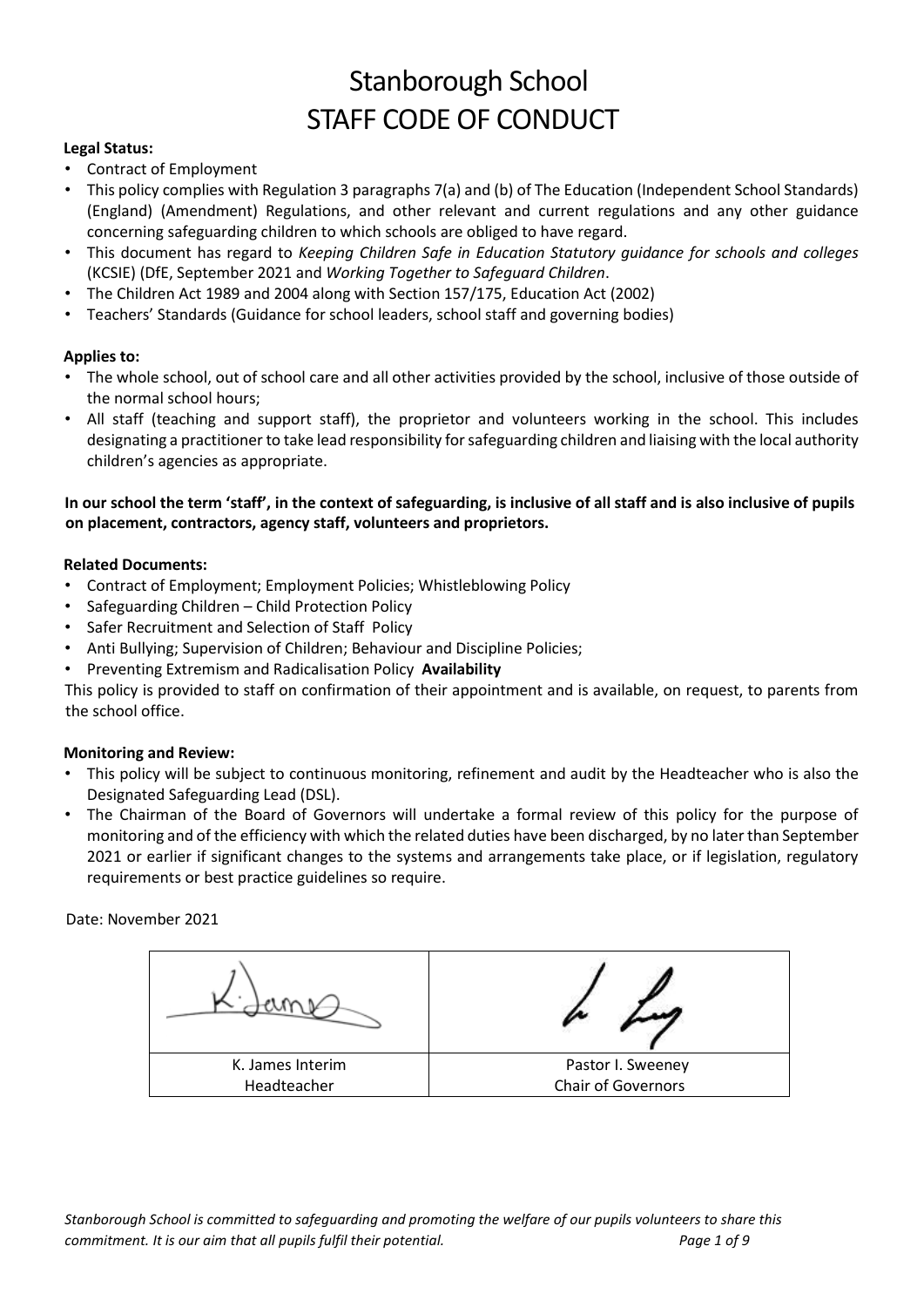# **STAFF CONDUCT POLICY**

All staff at Stanborough School have an overriding responsibility to act and to conduct themselves at all times in a manner which makes a positive and active contribution to the education and welfare of the children in our schools and in our care. All staff must have proper and professional regard for the ethos, policies and practices of the school in which they teach, and maintain high standards in their own presentation, attendance and punctuality. In addition, they must have an understanding of, and always act within, the statutory frameworks which set out their professional duties and responsibilities. Our Staff Code of Conduct covers staff behaviour, pupil relationships and communications including the use of social media.

# **Definitions used in this Code of Conduct are as follows:**

- **'Fundamental British values'** is taken from the definition of extremism as articulated in the new Prevent Strategy, which was launched in June 2011. It includes 1. Democracy, 2. The rule of law, 3. Individual liberty 4. Mutual respect and 5. Tolerance of different faiths and beliefs'.
- **'Parents'** is intended to include carers, guardians and other adults acting *in loco parentis*.
- **'Pupils'** is used throughout the standards, but should be taken to include references to children of all ages who are taught by qualified teachers, including those in post-16 education.
- **'School'** means whatever educational setting the standards are applied in. The standards are required to be used by teachers in maintained schools and non-maintained special schools. Use of the standards in academies and free schools depends on the specific establishment arrangements of those schools. Independent schools are not required to use the standards, but may do so if they wish.
- **'Special educational needs and Disabilities'**, as defined by the Department for Education.
- **'Statutory frameworks'** includes all legal requirements, including but not limited to the requirement to promote equal opportunities and to provide reasonable adjustments for those with disabilities, as provided for in the Equality Act 2010.

# **Section A- Teaching Staff**

## **Preamble**

Teachers make the education of their pupils their first concern, and are accountable for achieving the highest possible standards in work and conduct. Teachers act with honesty and integrity; have strong subject knowledge, keep their knowledge and skills as teachers up-to-date and are self-critical; forge positive professional relationships; and work with parents in the best interests of their pupils.

# **We must:**

# **Set high expectations which inspire, motivate and challenge pupils:**

- establish a safe and stimulating environment for pupils, rooted in mutual respect ;
- set goals that stretch and challenge pupils of all backgrounds, abilities and dispositions and
- demonstrate consistently the positive attitudes, values and behaviour which are expected of pupils.

#### **Promote good progress and outcomes by pupils:**

- be accountable for pupils' attainment, progress and outcomes;
- be aware of pupils' capabilities and their prior knowledge, and plan teaching to build on these;
- guide pupils to reflect on the progress they have made and their emerging needs;
- demonstrate knowledge and understanding of how pupils learn and how this impacts on teaching and  $\Box$ encourage pupils to take a responsible and conscientious attitude to their own work and study.

# **Demonstrate good subject and curriculum knowledge**:

- have a secure knowledge of the relevant subject(s) and curriculum areas, foster and maintain pupils' interest in the subject, and address misunderstandings;
- demonstrate a critical understanding of developments in the subject and curriculum areas, and promote the value of scholarship;
- demonstrate an understanding of and take responsibility for promoting high standards of literacy, articulacy and the correct use of standard English, whatever the teacher's specialist subject;
- if teaching early reading, demonstrate a clear understanding of systematic synthetic phonics and if teaching early mathematics, demonstrate a clear understanding of appropriate teaching strategies.

*Stanborough School is committed to safeguarding and promoting the welfare of our pupils and expects all staff and volunteers to share this commitment. It is our aim that all pupils fulfil their potential. Page 2 of 9*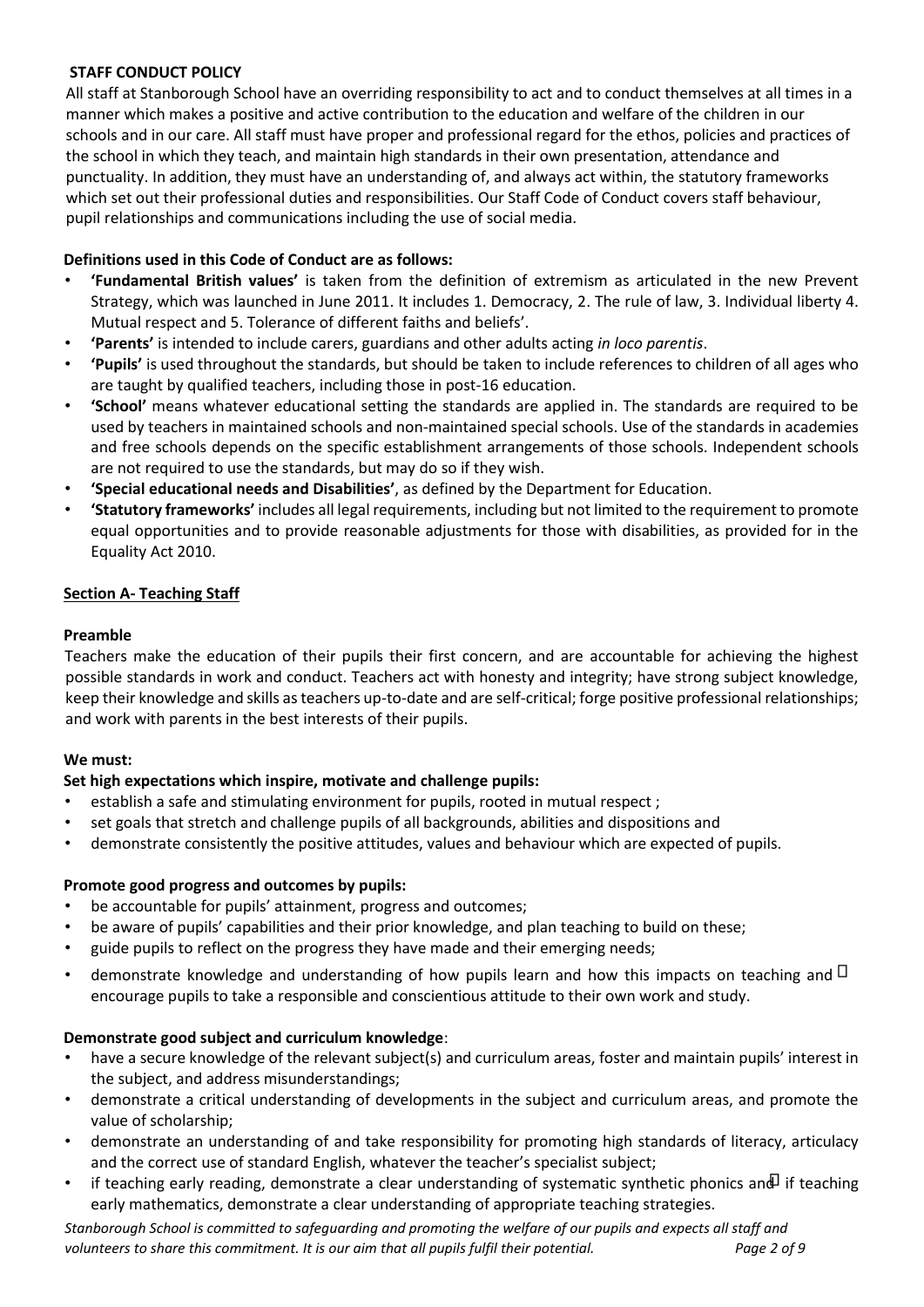## **Plan and teach well-structured lessons**

- impart knowledge and develop understanding through effective use of lesson time;
- promote a love of learning and children's intellectual curiosity;
- set homework and plan other out-of-class activities to consolidate and extend the knowledge and understanding pupils have acquired;
- reflect systematically on the effectiveness of lessons and approaches to teaching and
- contribute to the design and provision of an engaging curriculum within the relevant subject area(s).

#### **Adapt the teaching to respond to the strengths and needs of all pupils**

- know when and how to differentiate appropriately, using approaches which enable pupils to be taught effectively;
- have a secure understanding of how a range of factors can inhibit pupils' ability to learn, and how best to overcome these;
- demonstrate an awareness of the physical, social and intellectual development of children, and know how to adapt teaching to support pupils' education at different stages of development and
- have a clear understanding of the needs of all pupils, including those with special educational needs and disabilities; those of high ability; those with English as an additional language; those with disabilities; and be able to use and evaluate distinctive teaching approaches to engage and support them.

#### **Make accurate and productive use of assessment**

- knowing and understanding how to assess the relevant subject, therapy and curriculum areas, including statutory assessment requirements;
- making use of formative and summative assessment to secure pupils' progress;
- using relevant data to monitor progress, set targets, and plan subsequent lessons and
- giving pupils regular feedback, both orally and through accurate marking, and encourage pupils to respond to the feedback.

#### **Manage behaviour effectively to ensure a good and safe learning environment**

- having clear rules and routines for behaviour in classrooms, and take responsibility for promoting good and courteous behaviour both in classrooms and around the school, in accordance with the school's behaviour policy; praise, sanctions and rewards consistently and fairly;
- managing classes effectively, using approaches which are appropriate to pupils' needs in order to involve and motivate them and
- maintaining good relationships with pupils, exercise appropriate authority, and act decisively when necessary.

#### **Section B - All Teaching, Support Staff, Volunteers and Visiting Guests**

#### **Personal and Professional Conduct for all teaching, support staff, volunteers and visiting staff guests**

At Stanborough School it is incumbent on all staff including volunteers and visiting staff guests to comply with the following Professional Code of Conduct inclusive of implementing the anti-bullying, supervision of children and behavioural policies inclusive of their associated documents. All staff, including volunteers and visiting staff guests, are required to demonstrate consistently high standards of personal and professional conduct. The following statements define the behaviour and attitudes which set the required standard for conduct throughout their time at Stanborough School. We have a duty to uphold public trust in us as professionals and maintain high standards of ethics and behaviour, within and outside school, by:

- treating pupils with dignity, building relationships rooted in mutual respect, and at all times observing proper boundaries appropriate to a teacher's professional position;
- having regard for the need to safeguard pupils' well-being, in accordance with statutory provisions showing tolerance of and respect for the rights of others;
- not undermining fundamental British values, including democracy, the rule of law, individual liberty and mutual respect, and tolerance of those with different faiths and beliefs and
- ensuring that personal beliefs are not expressed in ways which exploit pupils' vulnerability or might lead them to break the law.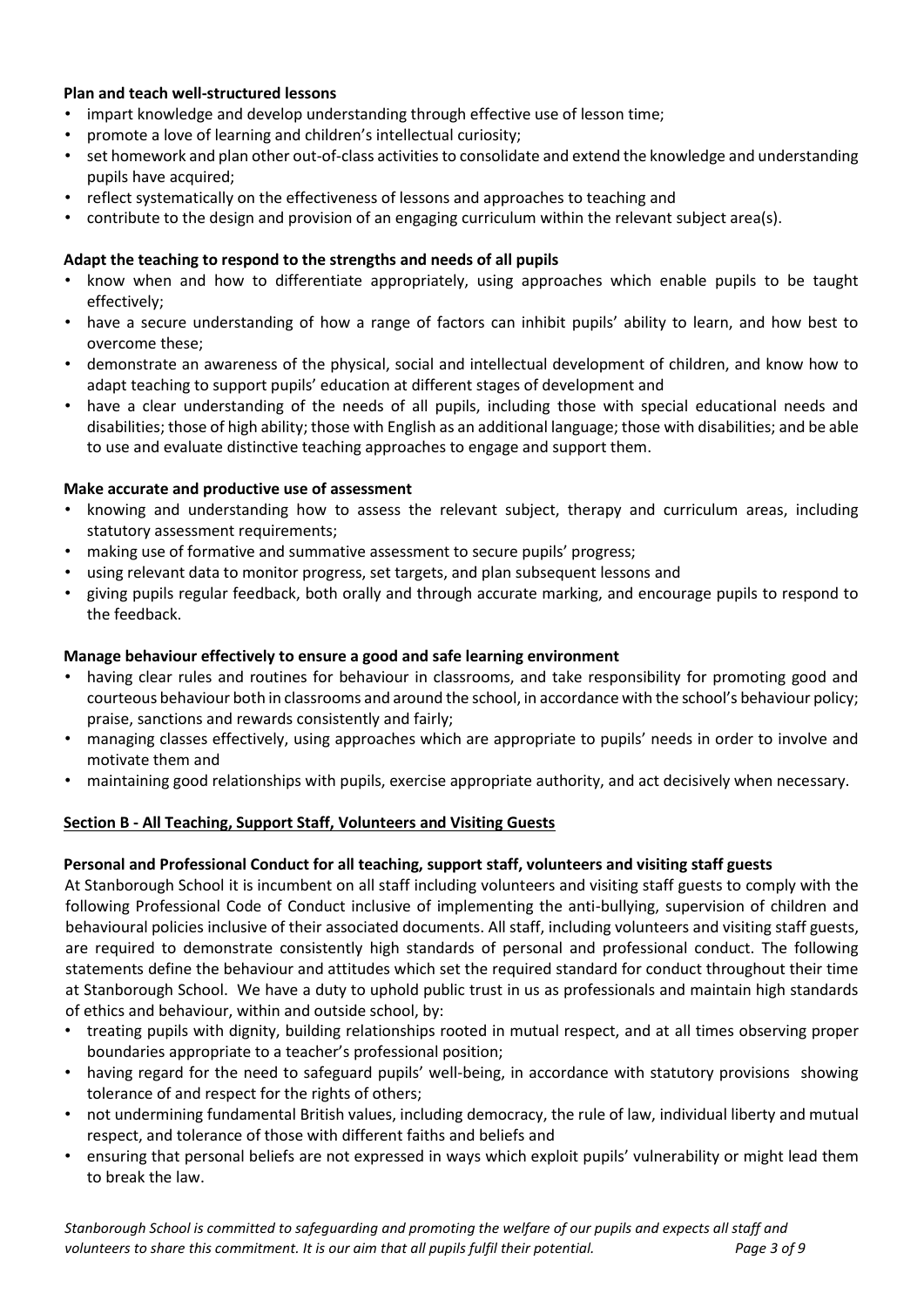These guidelines are designed to encourage an atmosphere of trust in which all colleagues can conduct their professional lives with confidence. The school recognises the need for, and the desirability of, friendly and respectful social and professional rapport between staff and children. Happy relations in the school are essential. Staff including volunteers and visiting staff guests must conduct themselves professionally in their relationships with pupils, parents and staff and must not behave in a way that could bring the school into disrepute. Members of staff, volunteers and visiting staff guests need to be aware that unwary actions can be misconstrued as unprofessional conduct, with a potentially damaging effect on careers.

To avoid misunderstandings the following should be adhered to carefully:

- One-to-one meetings should, wherever possible, take place in public or semi-public places such as classrooms or offices. If in classrooms, ensure you are seated so that you and the child can be seen through the visibility panel in the door;
- When in a private meeting with a child or one-to-one session as occurs with Therapists, ensure furniture is positioned to allow easy access into or out of the room and that the glass panel in the door is not obscured;
- Staff including volunteers and visiting staff guests will at no time travel unaccompanied outside of the school with children;
- Members of staff including volunteers and visiting staff guests should exercise particular caution and sensitivity before visiting lavatories or changing areas. Male members of staff should never be in girls' changing areas unless accompanied by a female member of staff and likewise for female staff and boys changing rooms;
- No member of staff including volunteers and visitors staff guests should ever be behind a locked door with a child;
- Outward displays of affection are only appropriate in the case of comforting a distressed child, and should never occur unless there is another adult present;
- Staff including volunteers and visiting staff guests should take great care that relationships with individual children are kept on a professional level. It is important that all children are treated the same and that discipline is fair, consistent and impartial. They should take care that "joking comments" cannot be misconstrued to give offence;
- Staff including volunteers and visiting staff guests must not be party to gossip about colleagues or children;
- Personal or academic Information on children should be kept confidential and away from other children or parents;
- The highest level of confidentiality should be maintained at all times in relationships with both adults and children. Staff including volunteers and visiting staff guests, however, should make it clear that there are certain circumstances (e.g. where a child is suffering or is likely to suffer harm) when other people will need to be told so that the community or the child can be protected. If a child asks to tell a member of staff something in confidence, they should always be told that this will depend upon the circumstances and absolute confidence cannot be guaranteed and
- If a child behaves inappropriately or makes an inappropriate advance to a member of staff, including volunteers and visiting staff guests it is essential that the child is immediately informed that the language or behaviour is unacceptable. The incident, and what has been done and said, should be recorded, and reported to the Headteacher immediately.
- Members of staff are strictly prohibited from transporting students in their personal vehicles.

# **Whistleblowing**

The Second Report of the Committee on Standards in Public Life: Local Public Spending Bodies published by The Nolan Committee used the term "whistleblowing" to mean the confidential raising of problems or concerns within an organisation by a member of staff. This is not "leaking" information but refers to matters of impropriety e.g. a breach of law, school procedures or ethics. Nor is whistleblowing, the raising of a grievance within the school (which would be dealt with under the staff grievance procedures).

Safeguarding is the responsibility of all who work, volunteer or learner in our school. All are required to report instances of actual or suspected child abuse or neglect to the Designated Safeguarding Lead (DSL) who is Mr Kaz James -, or Deputy Designated Safeguarding Lead (Deputy DSL) Mr William Nalli or Deputy Designated Safeguarding Lead (Deputy DSL) Alicea Anderson - Senior Teacher. Stanborough School recognises it is an agent of referral and not of investigation. Any person may make a referral including whistle blowing to external agencies such as the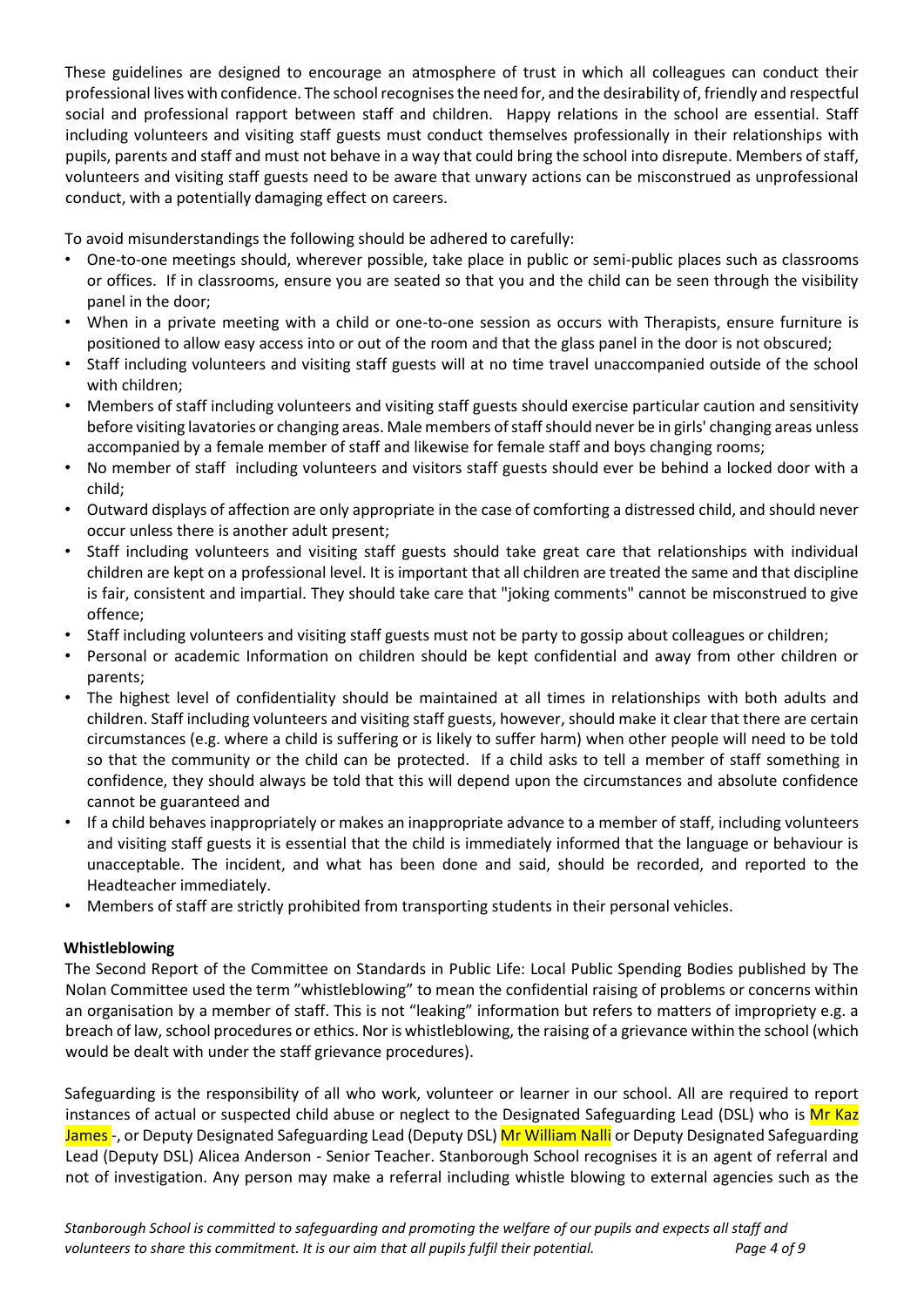Hertfordshire Local Safeguarding Children Board Single Point of Access (SPA) or Local Authority Designated Officer (LADO) and the police, if necessary.

We make it clear both in induction and other training and in guidance provided for staff including volunteers and visiting staff guests that they have a responsibility to speak up about safeguarding and welfare matters within our school and to external agencies where necessary. This is one part of the way in which we establish in our school, a positive safeguarding culture. The school provides immunity from retribution or disciplinary action against such staff for "Whistleblowing" in good faith. At all levels, including newly appointed and ancillary staff, have been given briefing or training on responding to suspicions or allegations of abuse and know what action they should take in response to such suspicions or allegations.

The staff including volunteers and visiting staff guests and proprietor of the school seek to run all aspects of school business and activity with full regard for high standards of conduct and integrity. If members of school staff, parents, proprietor or the school community at large become aware of activities which give cause for concern, the school has this whistleblowing policy, which acts as a framework to allow concerns to be raised confidentially and provides for a thorough and appropriate investigation of the matter to bring it to a satisfactory conclusion, under the school's disciplinary procedure. The school is committed to tackling fraud and other forms of malpractice and treats these issues seriously. The school recognises that some concerns may be extremely sensitive and has therefore developed a system which allows for the confidential raising of concerns within the school environment but also has recourse to an external party outside the management structure of the school.

# **Punishments that are humiliating or degrading will not be used.**

# **The following sanctions / punishments will** *never* **be used:-**

- Any form of hitting of a child (including hitting a child in anger or retaliation)
- Deprivation of food or drink.
- Enforced eating or drinking.
- Prevention of contact by telephone parents or any appropriate independent listener or helpline.
- Requirement to wear distinctive clothing or the wearing of nightclothes by day.
- Withholding of any aids or equipment needed by a child.

# **Corporal Punishment**

Please note that *Corporal Punishment is not allowed* nor deemed to be acceptable at any time in Stanborough School. However, teachers and other school staff are entitled to use reasonable force to control or restrain pupils in certain circumstances including disruptive behaviour when safety is paramount. Further guidance is available and can be found in the school's Physical Restraint Policy.

Under section 131 of the School Standards and Framework 1998, corporal punishment is prohibited for all pupils in independent and maintained schools. The prohibition includes the administration of corporal punishment to a pupil during any activity whether or not within the school premises. The prohibition applies to all 'members of staff'. These include all those acting *in loco parentis*, such as unpaid, volunteer supervisors. Under subsection 548(5) of the Education Act 1996, teachers may use 'physical intervention' to avert 'an immediate danger of personal injury to, or an immediate danger to the property of, a person (including the child himself)'. Teachers' powers under section 4 of the 1997 Act to restrain pupils from engaging in certain activities remain. The school policy is that under no circumstances will corporal punishment ever be used. Guidance is given to all 'members of staff' (as defined above) on the circumstances in which 'physical intervention' is allowable.

# **Physical Restraint**

• All members of staff including volunteers and visiting staff guests are aware of the regulations regarding the use of force by teachers, as set out in DfE Circular 10/98, relating to section 550A of the Education Act 1996: *The Use of Force to Control or Restrain Children.* All staff, including volunteers and visiting staff guests, in Stanborough School do not hit, push or slap children. Staff including volunteers and visiting staff guests only intervene physically to restrain children or to prevent injury to a child, or if a child is in danger of hurting him/herself. The actions that we take are in line with government guidelines on the restraint of children. We use physical restraint, such as holding, only to prevent physical injury to children or adults and/or serious damage to property.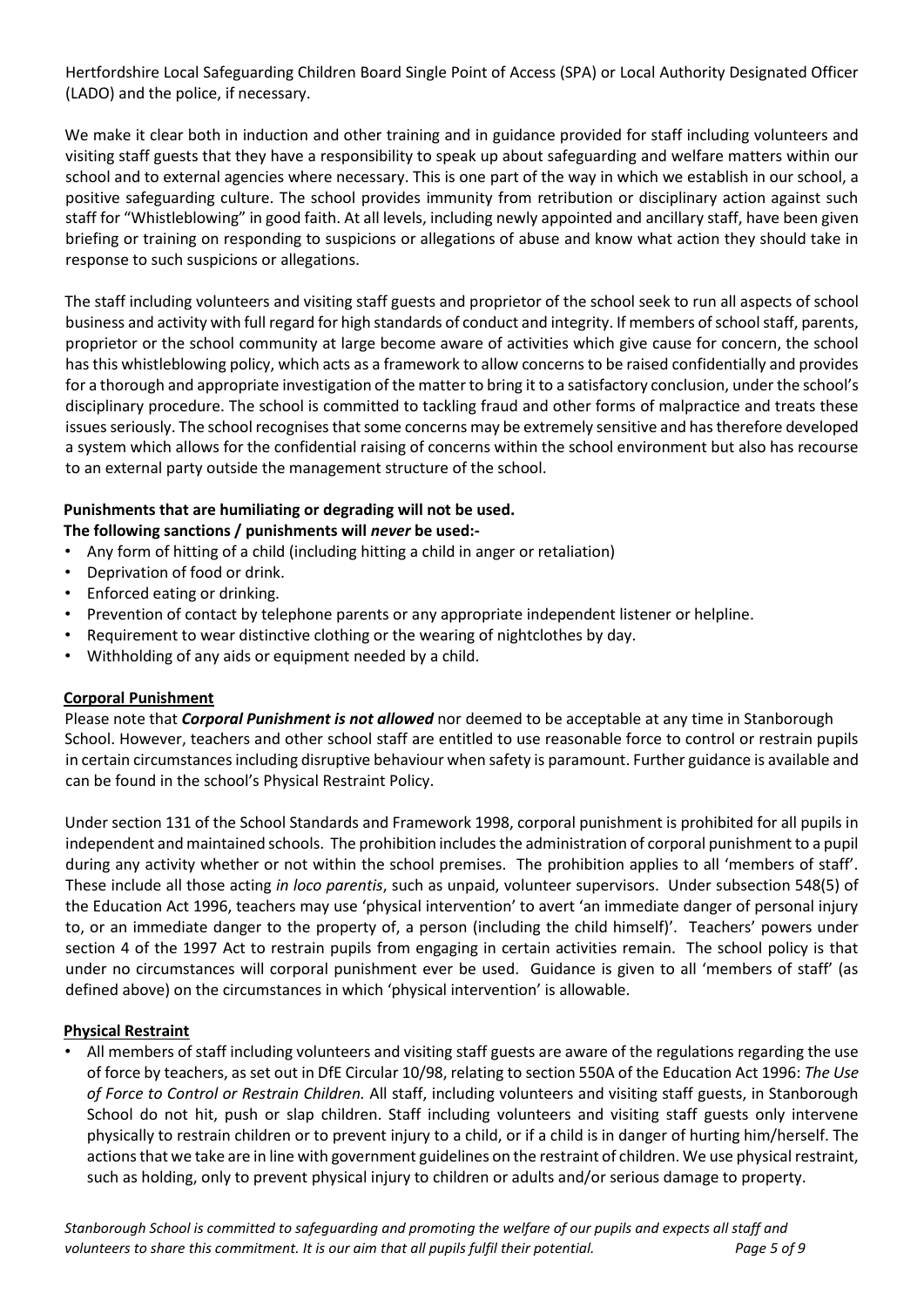• Details of such an event (what happened, what action was taken and by whom, and the names of witnesses) are brought to the attention of the Headteacher and recorded in the child's personal file. The child's parents are informed on the same day.

Whilst it would be unrealistic and undesirable to preclude all physical contact between adults and children, staff including volunteers and visiting staff guests are expected to exercise caution and avoid placing themselves in a position where their actions might be open to criticism or misinterpretation.

## **Trust and Ethical Conduct**

As a result of our knowledge, position, and/or the authority invested in their role, all our staff including volunteers and visiting staff guests are in positions of trust. A member of staff including volunteers and visiting staff guests can be described as in a position of power or influence because of their role. It is vital for all staff including volunteers and visiting staff guests to understand the power this can give them over those they care for and the responsibility they must exercise as a consequence of this relationship. Staff including volunteers and visiting staff guests are expected to ensure that while there is an unequal balance of power, they have a responsibility to ensure that this is not used for personal advantage or gratification. Staff including volunteers and visiting staff guests will always maintain appropriate professional boundaries and avoid behaviour which could be misinterpreted by others. We expect all staff including volunteers and visiting staff guests to report and record any incident with this potential.

#### **Relationships with pupils and parents**

It is an offence for a member of staff including volunteers and visiting staff guests in a position of trust with a child under 18 to engage in sexual activity with, or in the presence of that child, to cause or incite that child to engage in or watch sexual activity. Any sexual activity between a member of staff including volunteers and visiting staff guests and a child or young person with whom they work may be regarded as a criminal offence and will always be a matter for disciplinary action. Staff including volunteers and visiting staff guests are reminded that this includes children over the age of 16, even if the relationship is consensual. Staff including volunteers and visiting staff guests must clearly understand the need to maintain appropriate boundaries in their contact with children. Allowing or encouraging a relationship to develop in a way which might lead to a sexual relationship is unacceptable conduct. *Working Together to Safeguard Children* defines sexual abuse as forcing or enticing a child or young person to take part in sexual activities, whether or not the child is aware of what is happening. Where a member of staff including volunteers and visiting staff guests develops a relationship with a pupil who is 18 and older , whilst it is not an offence, the member of staff including volunteers and visiting staff guests is still in a position of trust and therefore this is considered unacceptable conduct and in breach of our profession Code of Conduct. Where a member of staff including volunteers and visiting staff guests develops a relationship with a parent of a pupil on roll at the school, whilst this is not an offence, staff need to recognise the implications this has upon the school and the risk of reputation damage to the school.

Discussion of the procedures set out in that document forms a vital part of our induction procedures. We make it clear in induction and other training, and in guidance provided for staff including volunteers and visiting staff guests that they have a responsibility to speak up about safeguarding and welfare matters within the school and to external agencies where necessary. This is one part of our establishing a positive safeguarding culture in the school. The model code of conduct provides guidance for teachers and other members of staff including volunteers and visiting staff guests when faced with handling any issue relating to child abuse. It is not intended to be a substitute for proper training. The Headteacher should always be informed if a member of staff has any concerns in order to ensure the activation of appropriate procedures. For their own safety and protection, staff including volunteers and visiting staff guests should exercise caution in situations where they are alone with pupils. These may include: musical instrument tuition, 1:1 coaching, pupil counselling, conveying a pupil by car, engaging in inappropriate electronic communication with a pupil and so on. In a 1:1 situation, the door should be left open or the viewing panel not obstructed.

Where incidents occur which might otherwise be misconstrued, or in the exceptional circumstances where it becomes necessary physically to restrain a pupil for their own protection or others' safety, this will be appropriately recorded and reported to the Headteacher and parents on the same day. Stanborough School has in place a Physical Intervention (Use of Reasonable Force) Policy which complies with DfE and Local Authority guidance.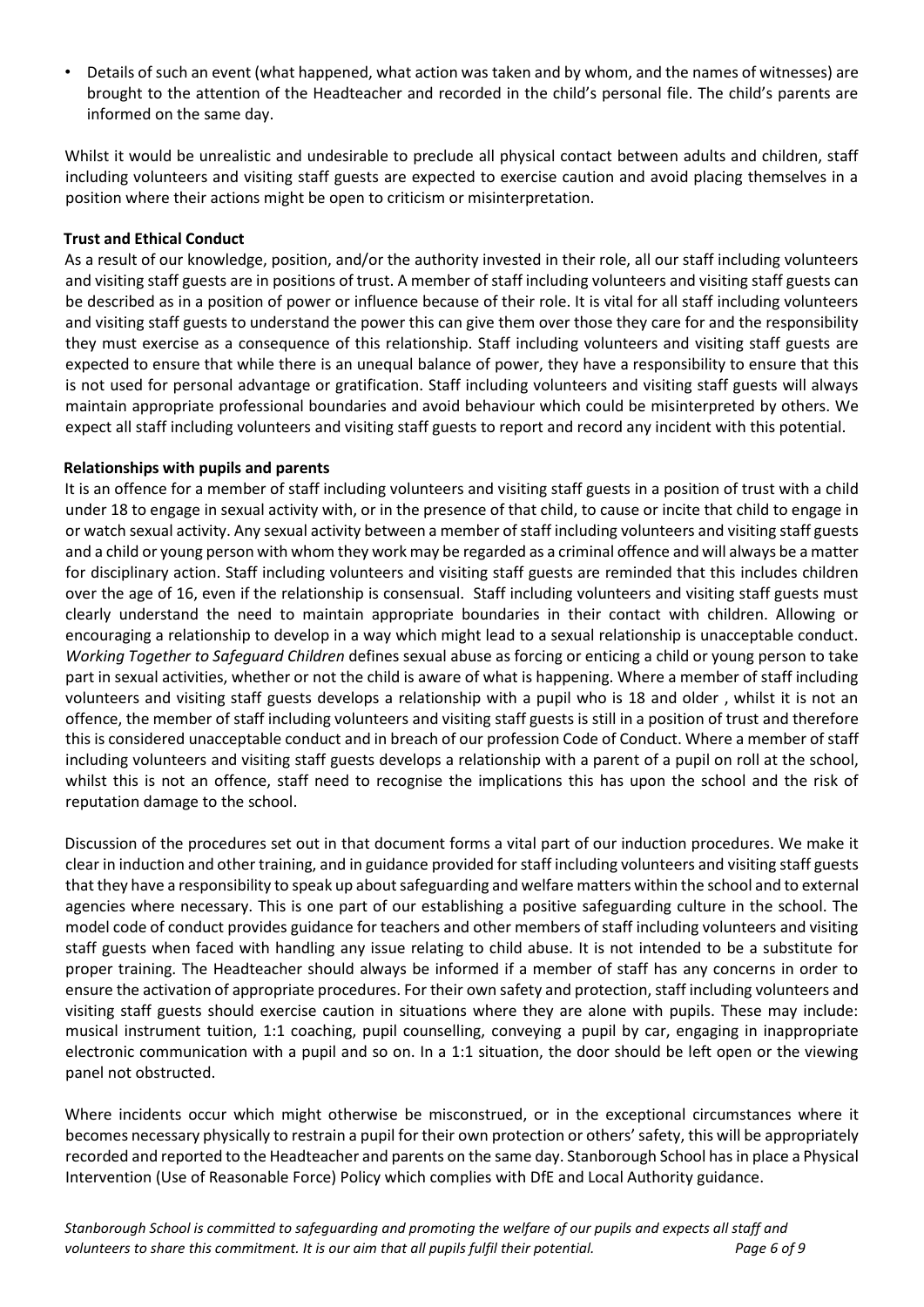Grooming embodies the sole purpose of gaining the trust of a child or young person and manipulating that relationship so that sexual abuse can take place. Staff including volunteers and visiting staff guests are aware that constantly conferring inappropriate special attention and favour upon a child can be construed as being part of grooming behaviour; to which the disciplinary procedure will be considered accordingly.

The School staff including volunteers and visiting staff guests should also be alert to the possible risks that might arise from social contact with pupils outside of Stanborough School. Home visits to pupils or private tuition of pupils should only take place with the knowledge and approval of the Headteacher. Visits/telephone calls, texts or emails by pupils to the homes of staff members including volunteers and visiting staff guests should only occur in exceptional circumstances and with the prior knowledge and approval of the Headteacher.

## **Personal Living Space**

No child will be invited into the home of an adult, unless the reason has been firmly established and agreed with parent/carer(s) and the Headteacher. It is not appropriate for other organisations to expect or request that private living space is used for work with children, including for counselling. Under no circumstances will children or young people help with chores of tasks in the home of staff. Nor will they be asked to do so by the friends of family of the staff member including volunteers and visiting staff guests.

## **Gifts, Rewards or Favouritism**

All giving of gifts or rewards are part of our behaviour policy for supporting positive behaviour or recognising particular achievements. There may be specific occasions when staff including volunteers and visiting staff guests may wish to give a child a personal gift. This is only acceptable practice where, in line with the agreed policy, senior leaders and parent/carer(s) have discussed the reasons for it and the action is recorded. Any gift should be openly given and not based on favouritism. Staff including volunteers and visiting staff guests remain alert at all times to the fact that the giving of gifts can be misconstrued as a gesture to either bribe or groom a child.

Staff including volunteers and visiting staff guests will take care in selecting children for specific activities or privileges to avoid perceptions of favouritism or unfairness. Methods and criteria for selection will always be transparent and subject to scrutiny. Care is taken to ensure that no member of staff including volunteers and visiting staff guests accepts any gifts that might be construed as a bribe by others, or lead the giver to expect preferential treatment.

There are always occasions in school when children or parents wish to pass on a small token of appreciation such as a thank you. However, it is unacceptable to receive gifts on a regular basis, or of any significant value.

#### **Infatuations**

Any unplanned contact of this nature or suspected infatuations or "crushes" will be reported to the Headteacher. Staff including volunteers and visiting staff guests are actively discouraged from disclosing their personal telephone numbers, email address and so on to pupils. Occasionally a child or young person may develop an infatuation with a member of staff including volunteers and visiting staff guests who works with them. Staff including volunteers and visiting staff guests are required to deal sensitively with these situations and to maintain the dignity and safety of all concerned. Such situations carry a high risk of words or actions being misinterpreted and they must ensure that their own behaviour is beyond reproach. A member of staff including volunteers and visiting staff guests who becomes aware that a child or young person is developing an infatuation must discuss this with their senior manager and alert the Headteacher at the earliest opportunity so that appropriate action can be taken to avoid any hurt, distress or embarrassment from the child, family or staff's perspective. If staff including volunteers and visiting staff guests have similar concerns regarding parents then this should also be passed onto the Headteacher

*Concerns about the welfare of colleagues or children should be communicated to the Headteacher immediately.* 

# **Code of Conduct**

To the children – be clear in our instructions, information, grammar, politeness and being authoritative within the school rules and the school behaviour and discipline policies. We have a duty to be supportive of the children and promote their welfare. We must offer support to vulnerable children while at all times maintaining an appropriate professional relationship and distance from them. At all times staff including volunteers and visiting staff guests

*Stanborough School is committed to safeguarding and promoting the welfare of our pupils and expects all staff and volunteers to share this commitment. It is our aim that all pupils fulfil their potential. Page 7 of 9*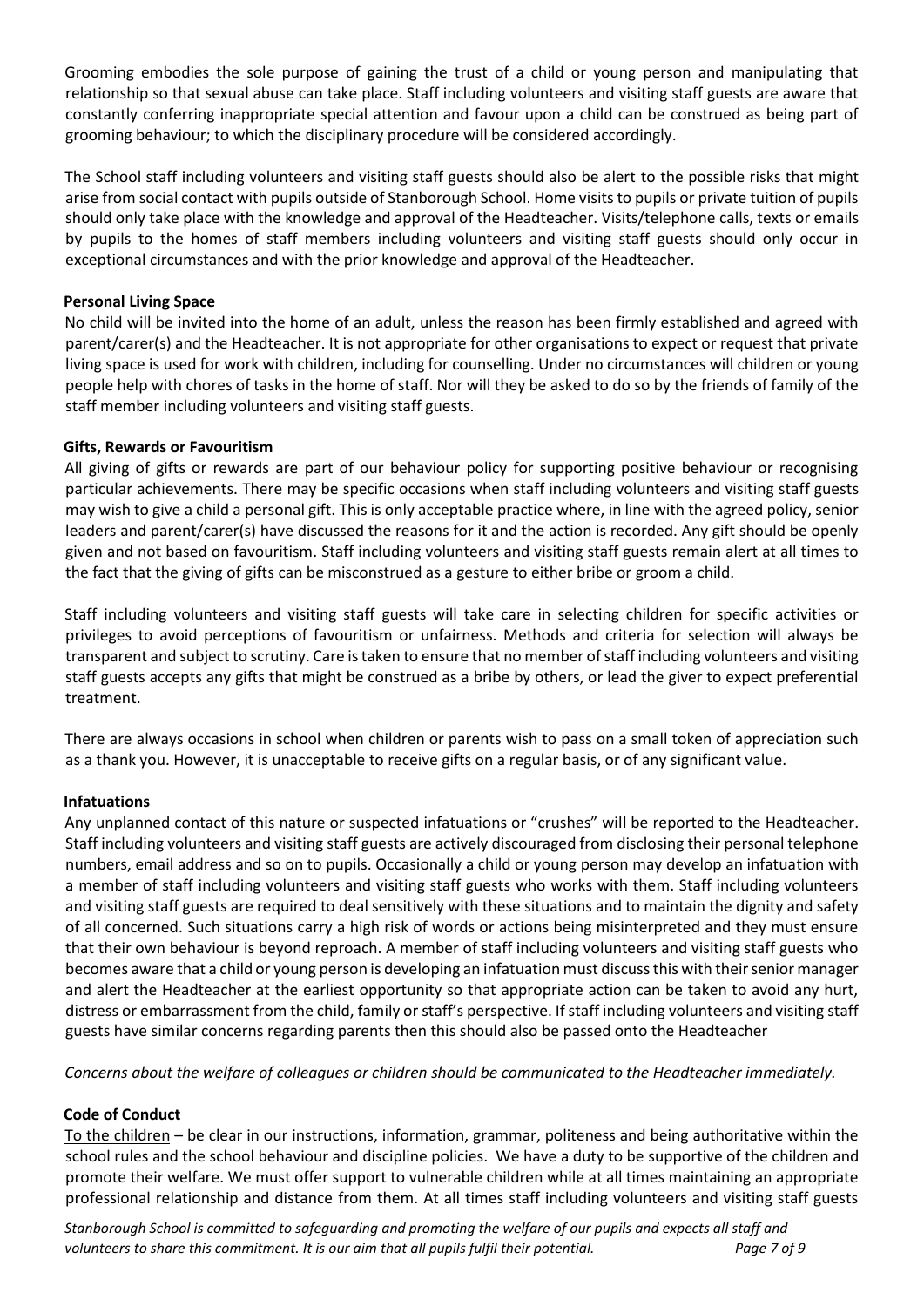must be aware of and act within the professional boundaries that are normal for teachers and staff working in schools in the UK and which are detailed within this document. Specifically, staff including volunteers and visiting staff guests should at all times recognise that self-restraint and checking with your Headteacher or another senior member of staff (the Assistant Headteacher, the Senior Teacher, the SENDCO and where applicable the Boarding School Dean) should be the norm if you are uncertain of how to act.

It is important that the school encourages openness so that staff including volunteers and visiting staff guests, children and parents can communicate effectively and clearly. We must listen to children's concerns and worries especially when they are upset and hurt; we may, due to our parents' agreement, give the children a hug. Sports and music teachers may also need to hold or touch the children to demonstrate a physical aspect of playing a sport or instrument. Care must always be taken by our staff including volunteers and visiting staff guests that any physical contact is appropriate and safe. For avoidance of doubt, children may be touched on their trunk, arms, legs and head if this is gentle and for legitimate educational reasons. Staff must all be aware of the school's Child Protection Policy and act in accordance with it, especially if a child discloses something of relevance in this regard.

Staff including volunteers and visiting staff guests should particularly avoid going into pupil changing rooms unless in a particular case of need or emergency, and **must certainly** ask a staff member of the same sex as the pupil in question requiring help with changing.

All staff including volunteers and visiting staff guests should ensure not to use any language to the children which may be offensive. Absolutely no swear words or words with a sexual connotation may ever be used. Any incidents of this will be treated as a disciplinary matter and action will be taken.

To each other as staff – staff including volunteers and visiting staff guests should be polite and professional, supportive and co-operative to each other. We expect our staff including volunteers and visiting staff guests to work as a team. This means we need staff including volunteers and visiting staff guests to be able to share information and ideas, be ready to be thoughtful and reflective about the education we provide, and readily responsive to instruction from the senior staff. We expect staff including volunteers and visiting staff guests to refrain from any actions which may undermine another staff member's confidence or professional abilities, including bullying one another. At all times, staff including volunteers and visiting staff guests should remember that we are all working with the best interests of the children in mind. Staff including volunteers and visiting staff guests should conduct themselves in public at all times as a professional, whether at a school social occasion outside school hours or in school. At school social occasions, staff including volunteers and visiting staff guests should be moderate in their behaviour, language and at external school related functions, in their consumption of alcohol. They should act as if on duty at all times when in contact with school parents, pupils and staff, remembering to address each other as Miss/Mr/Mrs etc when within earshot of parents and/or children. Whatever the occasion staff are expected to keep the academic and professional procedures and processes of the school confidential as required by the Headteacher at all times unless given clear and unequivocal permission to do otherwise.

To the Parents – Staff including volunteers and visiting staff guests must be polite to parents at all times. We expect staff including volunteers and visiting staff guests to be ready to listen and help our parents and treat them as very important partners in our work of educating our pupils and their children. Parents must be treated with courtesy and respect and we should expect that back from them. Parents should be spoken to quietly about their children, and given the opportunity to speak in private, especially when anything of a sensitive nature is to be discussed. Parents should not be treated as personal friends and should be addressed by their title i.e. Mr/Mrs/Miss and not by their first names. This courtesy should be extended back to staff, volunteers and visiting staff guests by the parents and anything else should be discouraged by example. They should not be told any professional confidences about the school, its staff or children.

Any incident of inappropriate behaviour by a parent should be responded to with a quiet statement to the parent that you will refer the issue to the Headteacher for discussion. Staff including volunteers and visiting staff guests should never engage in private or public heated discussion with parents, particularly if they are angry. In this case, remove yourself physically from the situation and state you will refer this to the Headteacher.